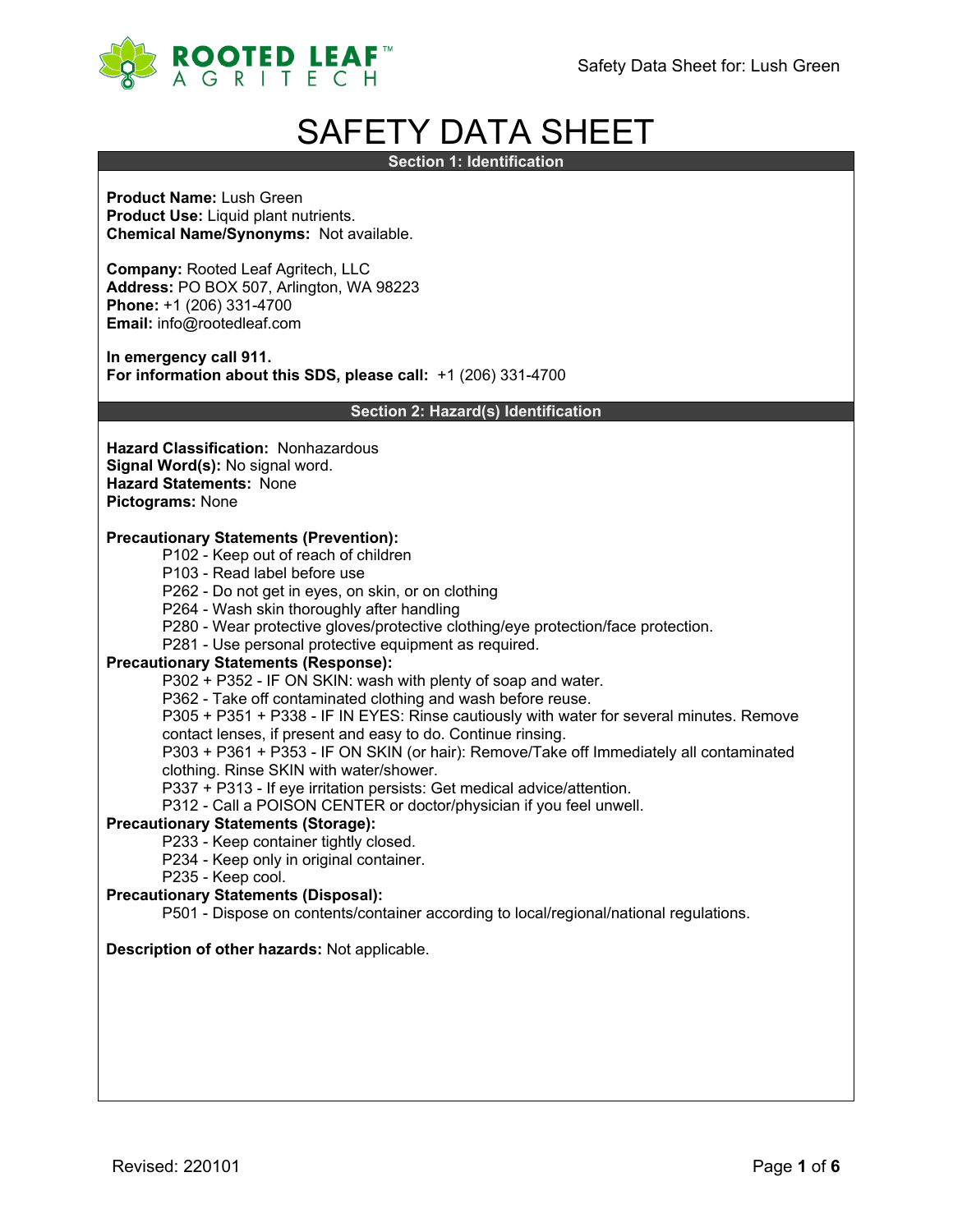

#### **Section 3: Composition/ Information on Ingredients**

| <b>Chemical Name</b> | Synonym       | CAS#    | Conc. |
|----------------------|---------------|---------|-------|
| Urea                 | Not available | 57-13-6 | < 10% |
|                      |               |         |       |

#### **Section 4: First-Aid Measures**

**After skin contact:** Flush contaminated skin with plenty of water for at least 5 minutes. Get medical attention if symptoms occur. Wash clothing before reuse. Clean shoes thoroughly before reuse.

**After eye contact:** Immediately flush eyes with plenty of water, occasionally lifting the upper and lower eyelids. Check for and remove any contact lenses. Continue to rinse for at least 20 minutes. Get Medical attention if symptoms occur.

**After inhalation:** Remove victim to fresh air and keep at rest in a position comfortable for breathing. If not breathing, if breathing is irregular, or if respiratory arrest occurs, provide artificial respiration or oxygen by trained personnel. It may be dangerous to the person providing aid to give mouth-to-mouth resuscitation. Get medical attention if adverse health effects persist or are severe. If unconscious, place in recovery position and get medical attention immediately. Maintain an open airway. Loosen tight clothing such as a collar, tie, belt or waistband. In case of inhalation of decomposition products in a fire, symptoms may be delayed. The exposed person may need to be kept under medical surveillance for 48 hours.

**After swallowing**: Wash out mouth with water. Remove dentures if any. Remove victim to fresh air and keep at rest in a position comfortable for breathing. If material has been swallowed and the exposed person is conscious, give small quantities of water to drink. Stop if the exposed person feels sick as vomiting may be dangerous. Do not induce vomiting unless directed to do so by medical personnel. If vomiting occurs, the head should be kept low so that vomit does not enter the lungs. Get medical attention if adverse health effects persist or are severe. Never give anything by mouth to an unconscious person. If unconscious, place in recovery position and get medical attention immediately. Maintain an open airway. Loosen tight clothing such as a collar, tie, belt or waistband.

**Notes to Physician**: In case of inhalation of decomposition products in a fire, symptoms may be delayed. The exposed person may need to be kept under medical surveillance for 48 hours. **Specific Treatments**: No specific treatment.

**Protection of First-Aiders**: No action shall be taken involving any personal risk or without suitable training. It may be dangerous to the person providing aid to give mouth-to-mouth resuscitation. If concentrated product is encountered, comply with guidelines regarding handling and personal protective equipment in Sections 7 and 8.

#### **Section 5: Fire-Fighting Measures**

**Suitable extinguishing agents:** Water spray, extinguishing powder, CO2, or any media suitable for the surrounding fire.

**Special protective actions for firefighters:** Promptly isolate the scene by removing all persons from the vicinity of the incident if there is a fire. No action shall be taken involving any personal risk or without suitable training.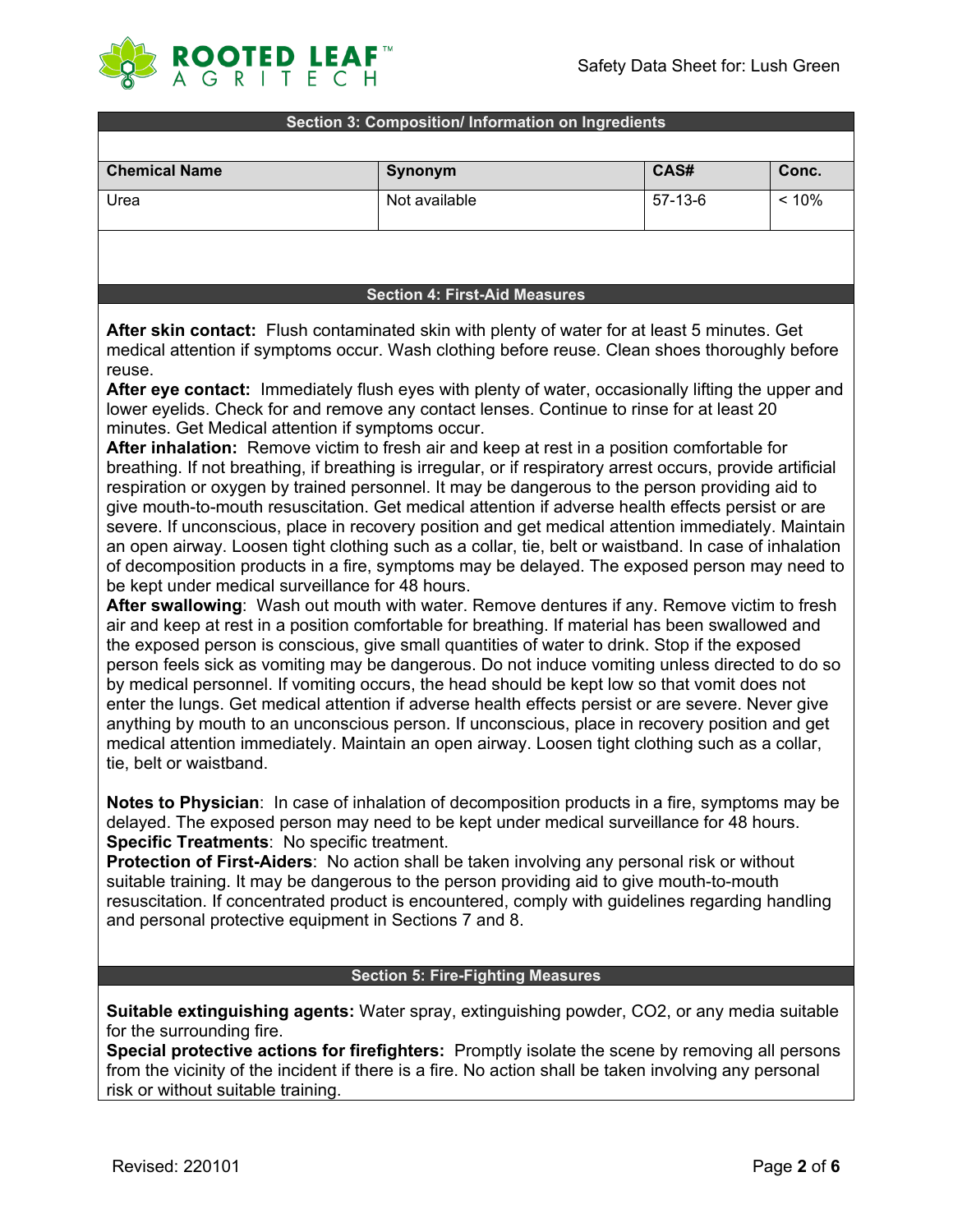

**Special protective equipment for firefighters:** Fire-fighters should wear appropriate protective equipment and self-contained breathing apparatus (SCBA) with a full face-piece operated in positive pressure mode.

#### **Section 6: Accidental Release Measures**

**Non-Emergency Personnel Precautions:** No action shall be taken involving any personal risk or without suitable training. Keep unnecessary and unprotected personnel from entering. Do not touch or walk through spilled material. Avoid breathing vapor or mist. Provide adequate ventilation. Wear appropriate respirator when ventilation is inadequate. Put on appropriate personal protective equipment.

**Emergency Personnel Precautions:** If specialized clothing is required to deal with the spillage, take note of any information in Section 8 on suitable and unsuitable materials. See also the information above in "nonemergency personnel."

**Measures for environmental protection:** Avoid dispersal of spilled material and runoff and contact with soil, waterways, drains and sewers. Inform the relevant authorities if the product has caused environmental pollution (sewers, waterways, soil or air).

**Measures for cleaning/collecting:** Stop leak if without risk. Move containers from spill area. Approach release from upwind. Prevent entry into sewers, water courses, basements or confined areas. Wash spillages into an effluent treatment plant or proceed as follows. Contain and collect spillage with non-combustible, absorbent material e.g. sand, earth, vermiculite or diatomaceous earth and place in container for disposal according to local regulations (see Section 13). Dispose of via a licensed waste disposal contractor. Contaminated absorbent material may pose the same hazard as the spilled product. Note: see Section 1 for emergency contact information and Section 13 for waste disposal.

#### **Section 7: Handling and Storage**

**Handling:** Put on appropriate personal protective equipment (see Section 8). Do not ingest. Avoid contact with eyes, skin, and clothing. Do not expose open wounds. Avoid breathing vapor or mist. Keep in the original container or an approved alternative made from a compatible material, kept tightly closed when not in use. Empty containers retain product residue and can be hazardous. Do not reuse container. Eating, drinking and smoking should be prohibited in areas where this material is handled, stored and processed. Workers should wash hands and face before eating, drinking and smoking. See also Section 8 for additional information on hygiene measures.

**Storage:** Store in accordance with local regulations. Store in original container protected from direct sunlight in a dry, cool (not less than 45°F) and well-ventilated area, away from incompatible materials (see Section 10) and food and drink. Keep container tightly closed and sealed until ready for use. Containers that have been opened must be carefully resealed and kept upright to prevent leakage. Do not store in unlabeled containers. Use appropriate containment to avoid environmental contamination.

## **Section 8: Exposure Controls/Personal Protection**

**Appropriate engineering controls:** Good, general ventilation will be sufficient to control worker exposure to airborne contaminants.

**General protective and hygienic measures:** Wash hands, forearms and face thoroughly after handling chemical products, before eating, smoking and using the lavatory and at the end of the working period. Appropriate techniques should be used to remove potentially contaminated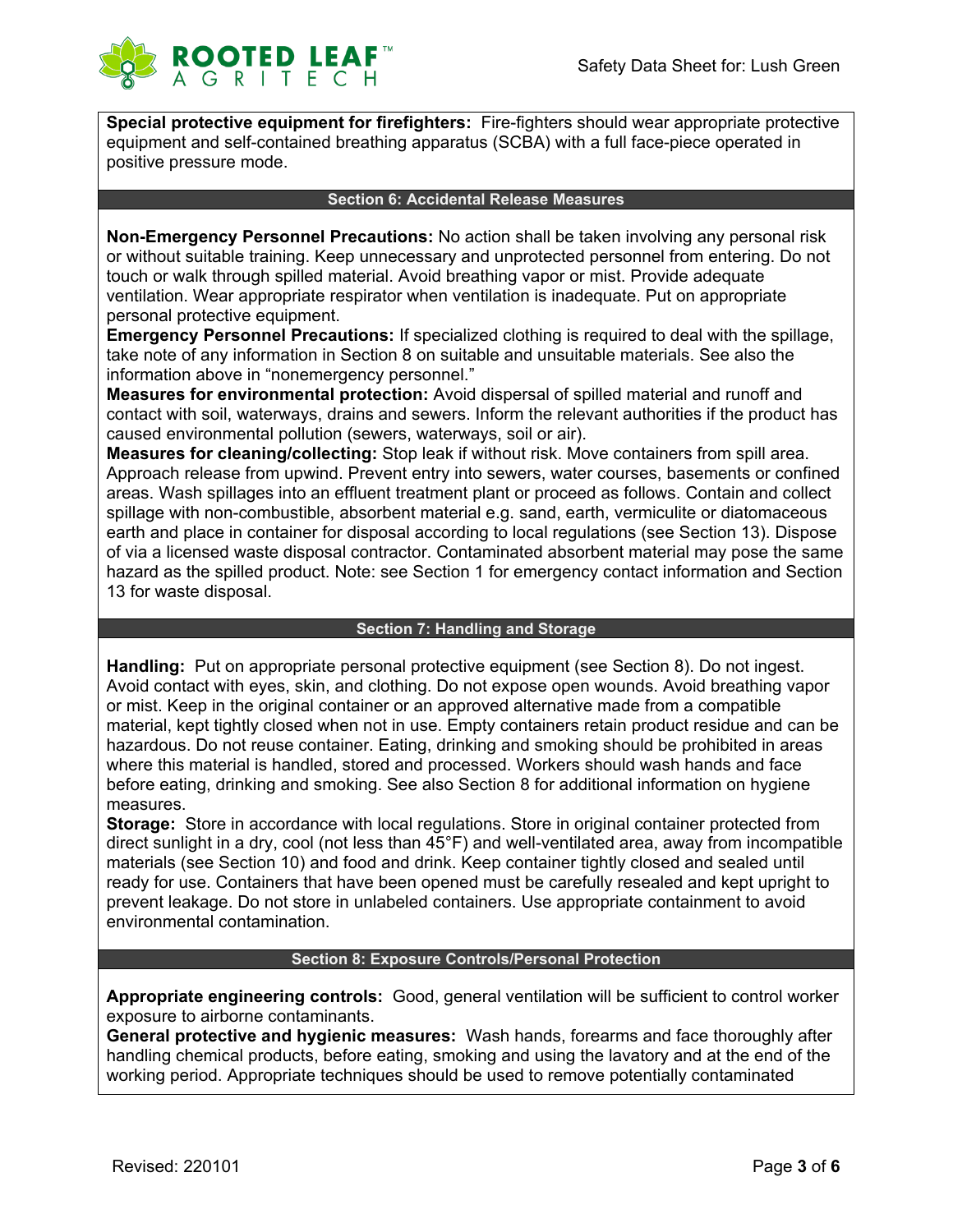

clothing. Wash contaminated clothing before reusing. Ensure that eyewash stations and safety showers are close to the workstation location.

**Breathing equipment:** Based on the hazard and potential for exposure, select a respirator that meets the appropriate standard or certification. Respirators must be used according to a respiratory protection program to ensure proper fitting, training, and other important aspects of use.

**Hand protection:** Chemical-resistant, impervious gloves complying with an approved standard should be worn at all times when handling chemical products if a risk assessment indicates this is necessary. Considering the parameters specified by the glove manufacturer, check during use that the gloves are still retaining their protective properties. It should be noted that the time to breakthrough for any glove material may be different for different glove manufacturers. In the case of mixtures, consisting of several substances, the protection time of the gloves cannot be accurately estimated.

**Body protection:** Personal protective equipment for the body should be selected based on the task being performed and the risks involved and should be approved by a specialist before handling this product. Appropriate footwear and any additional skin protection measures should be selected based on the task being performed and the risks involved and should be approved by a specialist before handling this product.

**Eye / Face protection:** Safety eyewear complying with an approved standard should be used when a risk assessment indicates this is necessary to avoid exposure to liquid splashes, mists, gases or dusts. If contact is possible, the following protection should be worn, unless the assessment indicates a higher degree of protection: chemical splash goggles.

## **Section 9: Physical and Chemical Properties**

**Physical State:** Liquid. **Color:** Red - gold **Odor:** Sweet, herbaceous **Odor threshold:** Not available. **pH:** 7.9 – 8.3 **Melting point/melting range:** <0°C (<32F°). **Boiling point/boiling range:** 100°C (212°F). **Solubility in/Miscibility with water:** Soluble in Water.

#### **Section 10: Stability and Reactivity**

**Reactivity:** No specific test data related to reactivity available for this product or its ingredients. **Chemical stability**: The product is stable.

**Conditions to avoid:** No specific data.

**Incompatible materials:** Reactive or incompatible with the following materials: oxidizing materials, reducing materials, organic materials and strong acids or bases.

**Hazardous decomposition products:** Under normal conditions of storage and use, hazardous decomposition products should not be produced.

#### **Section 11: Toxicological Information**

**Acute toxicity:** Not reported. **Potential routes of exposure/potential health effects Skin:** May cause skin irritation, redness, and rash. **Eye:** Redness, pain, tearing. **Inhalation:** Not reported.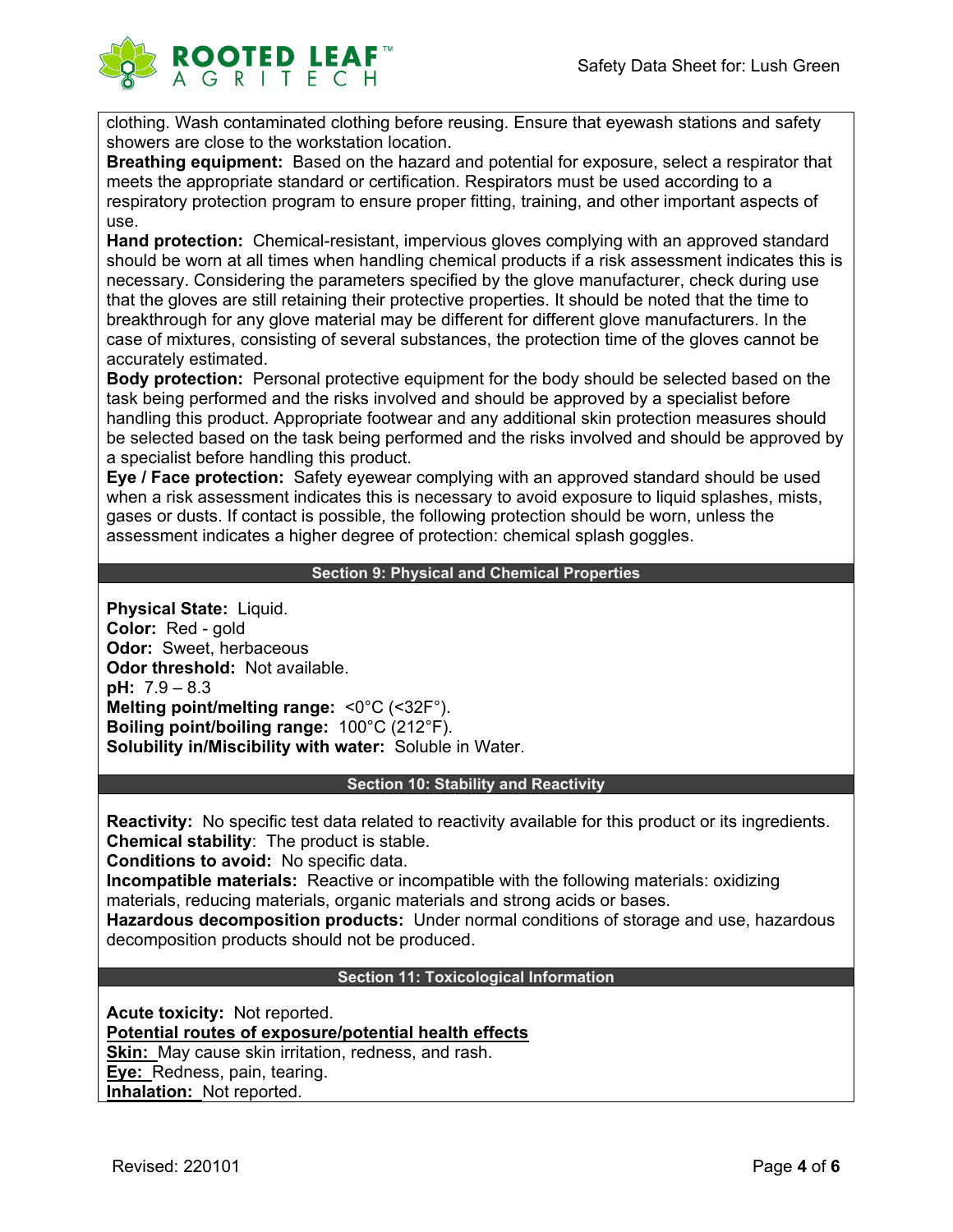

**Ingestion:** Not reported. **Carcinogenic effects:** Not reported. **Mutagenic effects:** Not expected to be a mutagen. **Reproductive toxicity:** Not reported. **Sensitization:** Not known to be a sensitizer. **Target organs:** Not reported.

## **Section 12: Ecological Information (non-mandatory)**

**Ecotoxicity:** No data available. **Mobility:** No data available. **Biodegradation:** No data available. **Bioaccumulation:** No data available. **Other adverse effects:** No known significant effects or critical hazards.

### **Section 13: Disposal Considerations (non-mandatory)**

**Disposal methods:** The generation of waste should be avoided or minimized wherever possible. Disposal of this product, solutions and any by-products should comply with the requirements of environmental protection and waste disposal legislation and any other federal, state, regional or local authority requirements. Dispose of surplus and non-recyclable products via a licensed waste disposal contractor. Waste should not be disposed of untreated to the sewer unless fully compliant with the requirements of all authorities with jurisdiction. Waste packaging should be recycled. Incineration or landfill should only be considered when recycling is not feasible. This material and its container must be disposed of in a safe way. Care should be taken when handling empty containers that have not been cleaned or rinsed out. Empty containers or liners may retain some product residues. Avoid dispersal of spilled material and runoff and contact with soil, waterways, drains and sewers.

**Section 14: Transport Information (non-mandatory)**

**DOT regulations:** Not reported. **Harmonized System Commodity classification code:** 310590

**Section 15: Regulatory Information (non-mandatory)**

**SARA Section 355 (extremely hazardous substances):** Not listed. **SARA Section 313 (specific toxic chemical listings):** Not listed. **Clean Air Act, Section 112 Hazardous Air Pollutants (HAPs):** Not listed. **TSCA (Toxic Substances Control Act):** Not listed.